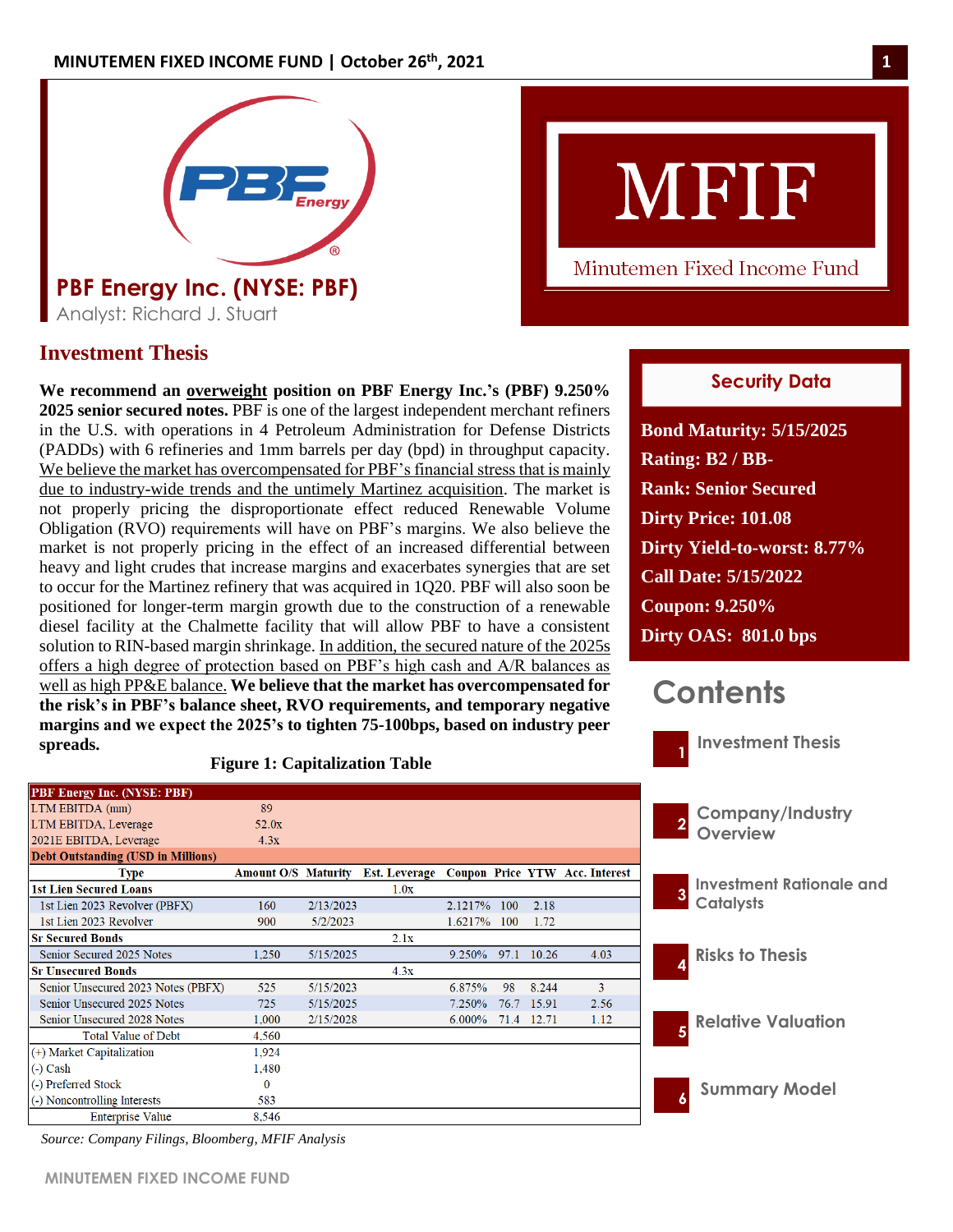# **Company Overview**

PBF Energy is a merchant refinery firm with 6 refineries and ~1.0mmpbd of throughput. It is one of the most complex refiners in the U.S. with a Nelson Complexity Index (NCI) of 13.0. They operate throughout the U.S. with a presence on the East Coast in Delaware and New Jersey, the Gulf Coast in New Orleans (Chalmette), Midwest in Toledo, and the West Coast in Torrance and newly acquired Martinez. PBF also owns a 48% stake in PBF Logistics LP, a fee-based, growthoriented partnership focused on logistics in crude oil and refined oil products. The logistics operation owns 23.4 miles of 16" pipeline and mainly operates on the East Coast.

# **Industry Overview**

Crude oil refining is the process of separating hydrocarbons present in crude oil and converting them into marketable petroleum products such as gasoline, diesel, jet fuel, and lubricants. Refining is heavily reliant on margins as it relies on prices of crude as inputs and prices of refined petroleum as outputs. Crude oil itself is divided into several categories based on its makeup. It is first divided by weight (or gravity). Light crudes have less carbons per hydrogen  $(>35^{\circ}$  API), while heavy crudes have more carbons per hydrogen (<25° API). They are then divided by sulfur content, with sweet crudes having <1% sulfur while sour crudes have >1% sulfur. Heavy crudes and sour crudes are typically more difficult to process and require more complex refineries and therefore trade at a discount to light, sweet crudes. The complexity of a refinery is measured by the Nelson Complexity Index, which is a measure of a refinery's complexity on a scale of 1-20.

# **Environmental Obligation Overview**

The oil industry has been subject to consistent crackdowns over environmental effects over the past several decades. The Renewable Fuel Standard (RFS) program in the U.S. uses Renewable Volume Obligations (RVOs) as the requirement for oil refiners to blend a specific percentage of renewable fuel into its petroleum products. If refiners are not able to mix an adequate amount to meet its RVO, they must purchase Renewable Identification Numbers (RINs) on the open market from producers that generate excess through blending. RINs are one of the main drags on PBF's and other refiners' margins as it is not producing enough to meet its RVO. RINs come in several different categories. The first is the renewable fuel RIN, classified as D6. This is the most basic RIN and has the highest volume mandate, satisfied by blending corn-based ethanol into gasoline. The next is the advanced biofuel RIN, classified as D5. This is created by blending sugarcane-based ethanol, biobutanol, or bionaphtha into gasoline. The next is biomass-based diesel RIN, classified as D4. This is created by blending diesel made from soybean oil, canola oil, waste oil, or animal fats into diesel. The last is cellulosic biofuel, classified as D3. This is created by blending ethanol made from cellosic material into gasoline. The RIN requirements are "nested", meaning the more advanced RINs count against compliance for less advanced RINs. Therefore, D3 counts for D5 and D6, D4 counts for D5 and D6, and D5 counts for D6.



# **Figure 2: Average Crude Type as % of Throughput**



*Source: Company Filings*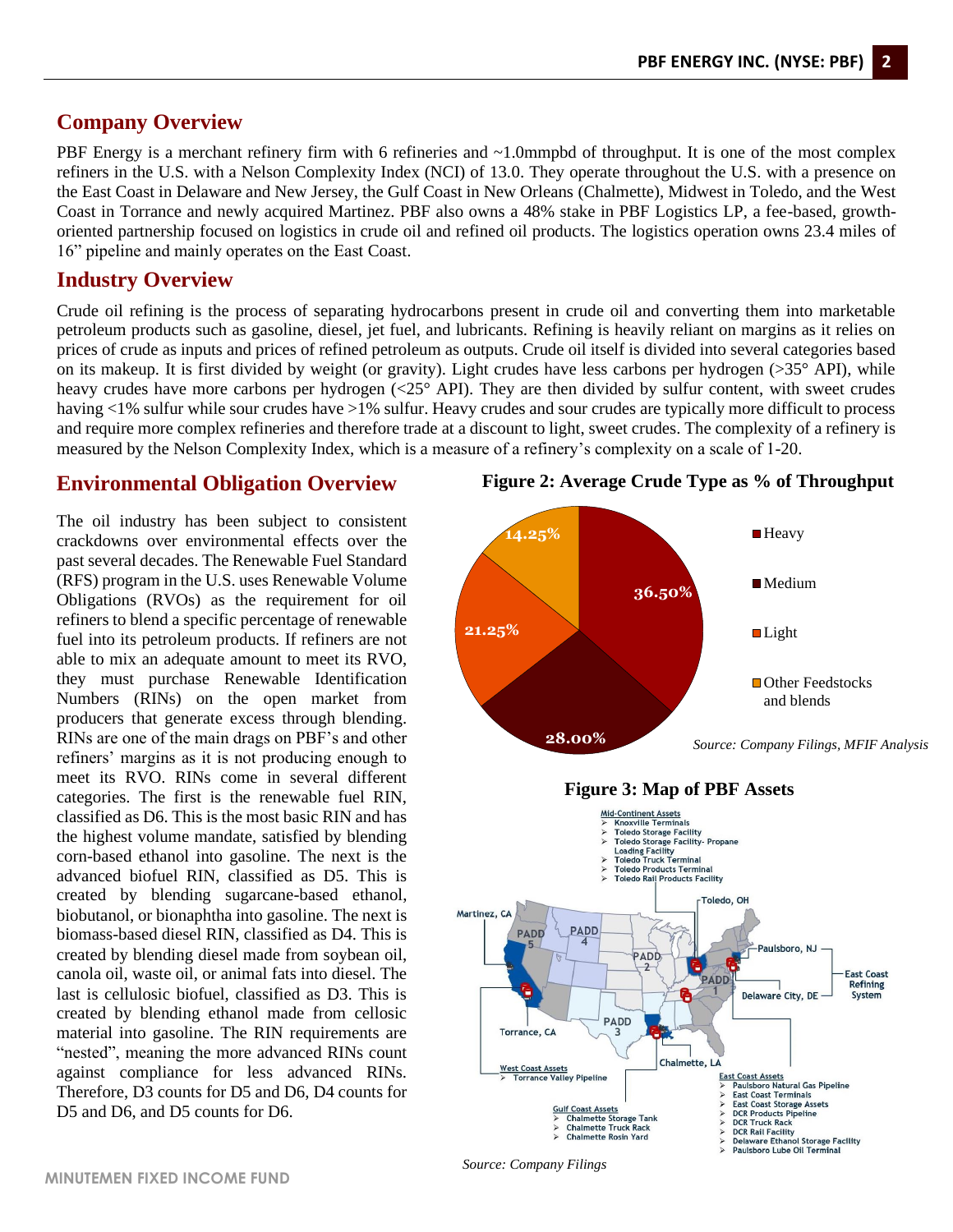# **Investment Rationale and Catalysts**

### **EPA reduction in RVO disproportionately benefits PBF due to high RIN liabilities and high variable RIN costs**

The EPA is set to reduce blending requirements for biofuels, or the RVO, for 2021 to below 2020 levels. PBF currently has \$1.1b in environmental liabilities in accrued expenses with ~\$700mm of this is RIN expense related to EPA biofuel blending requirements. ~\$400mm of this is unprotected RIN liabilities and fluctuates with market prices. By reducing blending requirements, PBF and other refiners will have to purchase less RINs in exchange for producing less biofuel because their RVO requirement will be lower and therefore they do not have as big of an obligation to satisfy. In conjunction, the likely reduced blending requirements reduce demand and therefore reduce prices of RINs a significant amount. D6 RINs, the most basic type, dropped ~43% on the news and on speculation before the news article initially before moving back up as the report is not confirmed currently. Exacerbating the drop in prices is the Supreme Court's reinstatement of the Small Refinery Exemption program, a program that exempts refineries with under 75,000bpd of throughput from needing to satisfy RVO requirements. This gives further relief to RIN prices as the countless small refiners do not need to purchase RINs which continues to reduce the prices. PBF is disproportionately affected by changes in RIN prices due to a greater proportion of unprotected liabilities. Figure 4 depicts the liability level of PBF and several competitors at varying RIN prices. PBF has ~\$900mm of RIN liabilities at current prices but with a \$0.25 drop in prices leading to a new liability of ~\$732mm and \$0.50 drop leading to a new liability of ~\$550mm. Based on this, we believe that PBF will see a significant decrease in accrued liabilities and a significant increase in margins with dropping RIN prices. RIN expense reduced refining margins by 30% in the first half of 2021 and falling D6 prices could have a substantial impact on PBF's margins not currently priced in to PBF's spreads.

### **Growth in crude production produces more heavy crudes which grows heavy-light differential and increases margins for complex refiners**

3

Oil demand fell drastically during COVID-19 due to travel restrictions and a lack of demand for gas products and jet fuel products. Since 1Q20, demand has been slowly recovering and has now reached levels comparable to pre-pandemic but with room for continued growth. As shown in Figure 7, refinery utilization is at an average of 85.2% for 2021 with a high of 92.9%. Historically, annual utilization averages at ~97.1% with highs near 98.1%, illustrating the room for increased demand in 3Q21 and beyond. E&P producers typically favor light sweet crudes that are more valuable when demand is low and do not produce as much of the less valuable medium-heavy sour crudes.<br>
valuable medium-heavy sour crudes.<br>
valuable medium-heavy sour crudes.<br>
valuable medium-heavy sour crudes.<br>
Source: Bloomberg, MFIF Analysis





*Source: Bloomberg, MFIF Analysis*

**Figure 6: Brent-Dubai Differential (1 Yr, \$)**

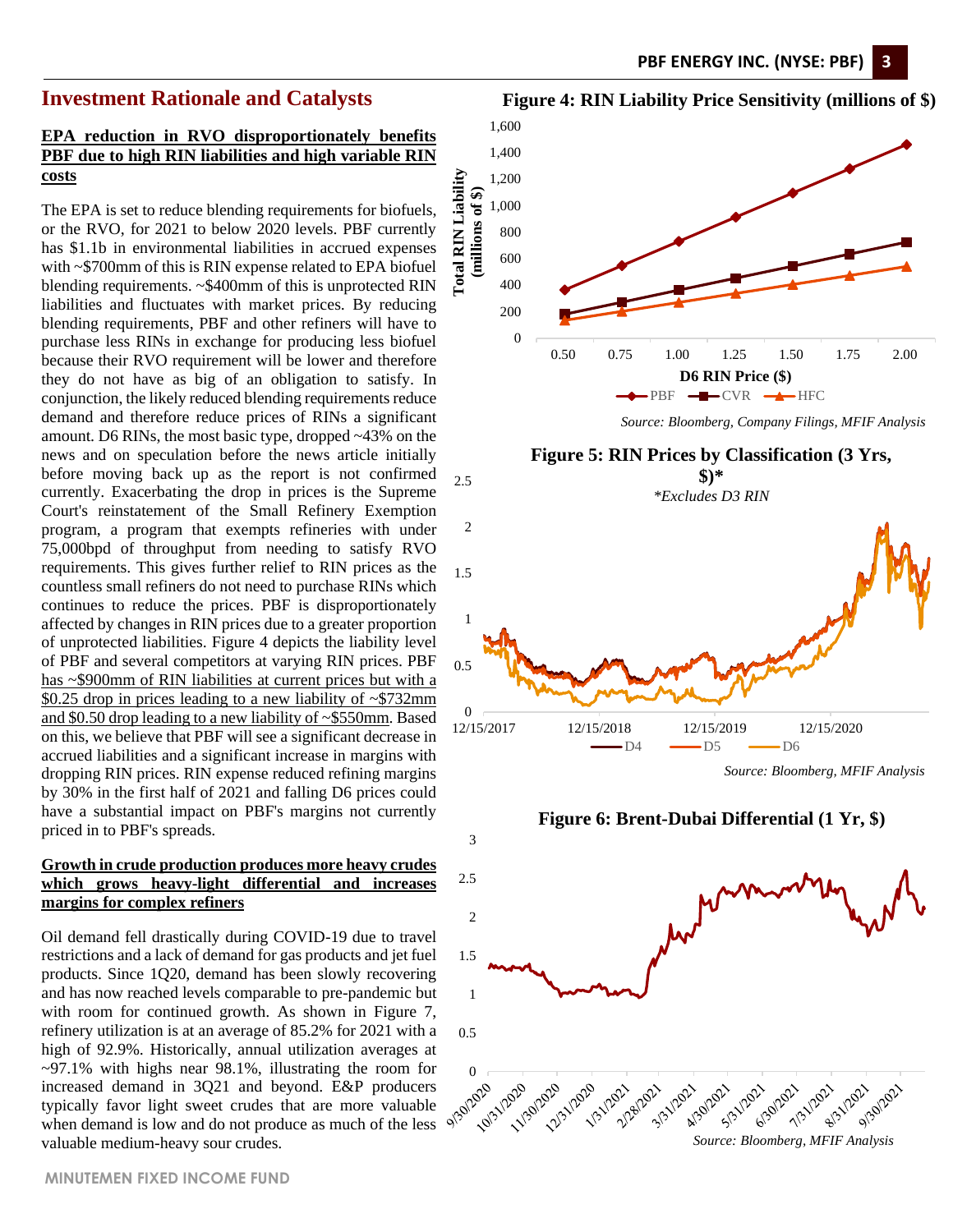The more valuable crudes light, sweet crudes have lower APIs, meaning they have less carbons per hydrogen, as well as less than 1% of sulfur content. Light sweet crudes require less treatment to refine and therefore typically trade at a premium to heavy sour crudes that have high APIs and more sulfur. This affects refiners because the refineries must be relatively more complex to refine the heavy sour crudes by utilizing additional processing units and techniques, as measured by the Nelson Complexity Index (NCI), a measure of a refiner's complexity running from 1-20. During COVID-19, the differential between the light sweet crudes and heavy sour crudes decreased dramatically due to lower demand and E&P's focus on light sweet crude production, as shown in Figure 5. This negatively affects the more complex refiners because they have no use for the higher complexity refineries that require more capital investment and have higher operating expenses. Today, since demand has dramatically increased since peak pandemic, E&P companies are required to produce more and more of the less favorable heavy sour crudes to meet demand. This trend has been occurring the past several months, as shown in Figure 5 in the Dubai-Brent differential, a measure of the spread between light sweet and heavy sour crudes that uses the Dubai crude to measure medium-heavy and Brent to measure light, with the index growing ~120% from the last year.

PBF is set to disproportionately benefit from the trend of an increased differential between light and heavy crudes due to positioning as one of the most complex independent refineries and due to the recent acquisition of the Martinez refinery, one of the most complex refineries in the US. PBF has a weighted average NCI of 13.0 which is significantly greater compared to competitors such as CVI with a 10.8, HFC with 11.5, PARR with 5.2, and PSX with 11.1. In addition, the Martinez acquisition greatly benefits from the increase in differentials due to its very high 16.1 NCI and strategic positioning. Martinez was acquired shortly before COVID-19 in a mostly debt funded purchase which had a significant negative effect to the financial stability of PBF due to the downturn in refineries that followed in the pandemic. As demand picks back up, the synergies that PBF expected to create at Martinez due to its California location that puts it in the north of California while PBF's existing Torrance refinery operates in the South will be exacerbated by the increase in the heavy-light differentials that benefits more complex refineries like Martinez. We believe that PBF will see decreasing cost of sales from 88.44% of revenue down to ~87.70% in 3Q21 and 2Q22 before demand levels off and the margin sits at ~88.00%. This reflects a ~\$46mm growth in EBITDA in 3Q21 and ~\$50mm growth in 2Q22 and 3Q22. The market is not pricing in the disproportionate benefit this differential will have on PBF's margins, as shown in its spreads compared to less complex refiners. Demand is still down from normal years due to continued decreased jet fuel demand and decreased travel, and as the pandemic continues to ease, we expect demand to increase to a level in line with historicals for FY22.



### **Figure 7: Utilization of Refinery Capacity (%)**



# **Risks to Thesis**

- If the EPA were to reduce the RVO less than expected or not at all, the effect on PBF's financials could be limited and not have an impact on credit quality. If the EPA were to raise 2022 RVO's to a higher than expected standard, PBF could again see its financials negatively impacted
- If crude demand does not increase as expected and results in a limited heavy-light differential growth, or if the differential is to shrink due to lack of heavy crude production, PBF could see reduced margins as its high complexity operations become useless despite higher operating costs to maintain operations
- If the Chalmette RDP facility takes longer than projected or proves more costly than expected, PBF could see a negative impact on returns on investment in the project. If the EFS standards are changed and D4 RINs are no longer as valuable, it could have a negative effect on the project's effectiveness



### **Figure 8: Weighted Average NCI**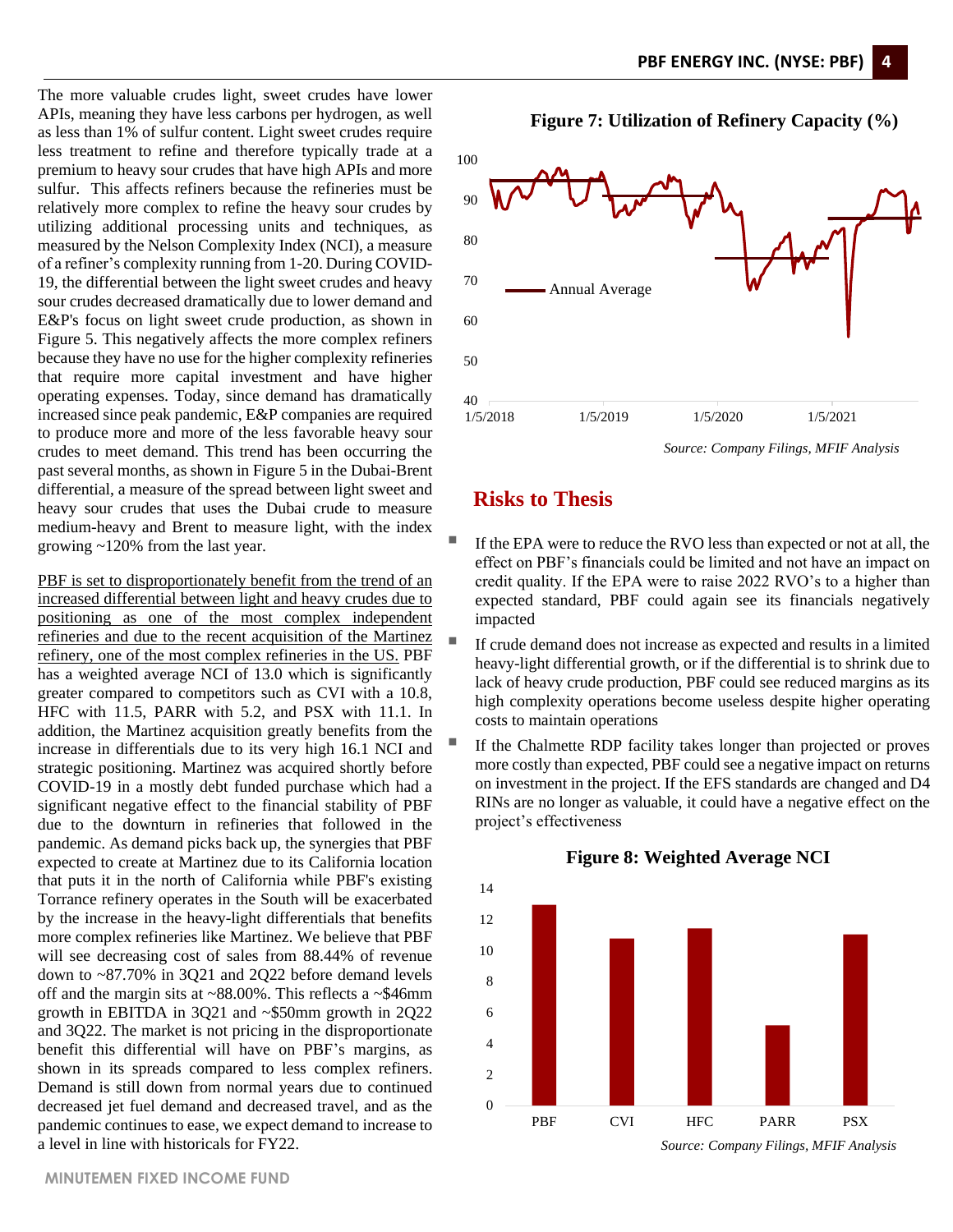### **New renewable diesel project at Chalmette allows for long term reduction in RIN burden and margin growth**

As discussed in the first point, RIN liabilities represent a very significant portion of PBFs spending and decreases margins by ~30% which is extremely negative on the company's ability to generate cash flow. The company is currently reviewing final plans to develop a renewable diesel production facility at its Chalmette refinery in the Gulf Coast with ~20,000bpd of throughput. The facility would help PBF satisfy its RVO a significant amount as it currently has very little renewable capacity. The renewable diesel project would satisfy the D4 RIN requirement, which requires refiners to create biomass based diesel by blending with diesel made from soybean oil, canola oil, waste oil, or animal fats. The D4 level is also an important distinction because the D4 is a "nested" RIN, meaning it counts against the lower 2 RINs, the D5 and D6 requirements. While the EPA is likely to reduce blending requirements for 2021, a renewable diesel facility will allow for a longer-term solution to the massive RIN liabilities and reduction of margins that PBF consistently faces. Management has stated that the project could be online in as little as 12 months and would be built at significantly lower costs than similar renewable diesel projects. In addition, PBF received a tax exemption on the project that is expected to save ~\$91mm over 10 years. As shown in Figure 7, based on similar projects we expect the project to require ~\$198mm depending on the savings management can generate compared to other projects. We believe the facility would produce ~98mm D4 RINs/quarter with the value of these RINs being ~\$145mm/quarter depending on D4 prices. PBF's RVO liability is ~55,000bpd and the facility would lead to a reduced liability of ~25,000bpd. This would lead to a  $\sim$ 55% decrease in annual RIN liabilities, an extremely significant decrease and a significant boost to margins. We believe that the market has not fully appreciated the long-term margin increases that PBF could see from this project's completion. The project could lead to a 5-year savings of ~\$40mm or ~35% in RIN expense. If PBF can get the project online in the 12-month claimed time frame, they will create a long-term solution to the massive RIN liability that would allow for continued decreased RIN liabilities, coming online just as RVO requirements are likely to start increasing.

# **Relative Valuation**

We believe the market is not properly pricing PBF's 2025 senior secured bonds due to PBF's temporary financial stress that is mainly due to industry-wide trends and the untimely Martinez acquisition. Compared to PARR's 2025 unsecured bonds, PBF's secured notes are trading ~240bps wider. PBF operates on a significantly larger scale (\$19b vs \$3b in revenue), has begun moving to positive LTM EBITDA (\$89mm vs -\$24mm), and has significantly lower proj. leverage (3.2x vs 6.0x). This is shown in PBF's  $\sim$ 150bps greater spread per est. turn of leverage (247bps vs 94bps).

# **Figure 9: Proj. Cost of Chalmette RDP (Millions of \$)**

|  |                 |        |       |       |        | <b>Cost Discount (Relative to Avg. Implementation Costs)</b> |        |        |        |
|--|-----------------|--------|-------|-------|--------|--------------------------------------------------------------|--------|--------|--------|
|  |                 |        | 0.00% | 5.00% | 10.00% | 15.00%                                                       | 20.00% | 25.00% | 30.00% |
|  |                 | 8.667  | 173   | 165   | 156    | 147                                                          | 139    | 130    | 121    |
|  |                 | 9,667  | 193   | 184   | 174    | 164                                                          | 155    | 145    | 135    |
|  | Cost/Throughput | 10,667 | 213   | 203   | 192    | 181                                                          | 171    | 160    | 149    |
|  | (Bpd)           | 11.667 | 233   | 222   | 210    | 198                                                          | 187    | 175    | 163    |
|  |                 | 12.667 | 253   | 241   | 228    | 215                                                          | 203    | 190    | 177    |
|  |                 | 13.667 | 273   | 260   | 246    | 232                                                          | 219    | 205    | 191    |
|  |                 | 14.667 | 293   | 279   | 264    | 249                                                          | 235    | 220    | 205    |

*Source: Bloomberg, Company Filings, MFIF Analysis*

# **Figure 10: Product Yield as % of Throughput**



*Source: Company Filings, MFIF Analysis*

# **Figure 11: Comparable Companies Analysis**

| <b>Comps (USD in Millions)</b>      | <b>PBF</b> | <b>PARR</b> | <b>CVI</b>   | <b>HFC</b>  |  |
|-------------------------------------|------------|-------------|--------------|-------------|--|
| <b>Market Cap</b>                   | 1,247      | 910         | 1,386        | 6,076       |  |
| <b>Debt</b>                         | 4,628      | 571         | 1,687        | 3,534       |  |
| <b>Net Debt</b>                     | 3,148      | 397         | 1,162        | 2,135       |  |
| <b>Enterprise Value</b>             | 4,395      | 1,307       | 2,548        | 8,211       |  |
| <b>Revenue (LTM)</b>                | 19,145     | 3,512       | 5,370        | 13,802      |  |
| <b>EBITDA (LTM)</b>                 | 89         | (24)        | $\mathbf{1}$ | 1,024       |  |
| <b>Est. EBITDA (2021)</b>           | 970        | 66          | 229          | 1,335       |  |
| Debt/EBITDA (LTM)                   | 52.0x      | $-24.3x$    | 1687.0x      | 3.5x        |  |
| <b>Net Debt/EBITDA (LTM)</b>        | 35.4x      | $-16.9x$    | 1162.0x      | 2.1x        |  |
| <b>Net Debt/Est. EBITDA</b>         | 3.2x       | 6.0x        | 5.1x         | 1.6x        |  |
| <b>EBITDA Margin (LTM)</b>          | 0.46%      | $-0.67%$    | 0.02%        | 7.42%       |  |
| <b>EBITDA/Interest (LTM)</b>        | 0.3x       | $-0.3x$     | 0.0x         | 7.6x        |  |
| <b>Est. EBITDA/Interest</b>         | 3.2x       | 0.9x        | 1.7x         | 9.9x        |  |
| FCF (LTM)                           | (182)      | (116)       | 208          | (81)        |  |
| <b>Individual Security Comps</b>    |            |             |              |             |  |
| <b>Rating</b>                       | $B2/BB-$   | $B1/B+$     | $B1/B+$      | Baa3/BBB-   |  |
| Coupon                              | 9.250%     | 7.750%      | 5.250%       | 5.875%      |  |
| <b>Maturity</b>                     | 5/15/2025  | 12/15/2025  | 2/15/2025    | 4/1/2026    |  |
| <b>Dirty Price</b>                  | 101.08     | 102.55      | 100.77       | 114.72      |  |
| <b>Dirty YTW</b>                    | 8.77%      | 6.65%       | 4.89%        | 2.18%       |  |
| <b>Dirty OAS</b>                    | 801.0 bps  | 565.2 bps   | 412.2 bps    | $120.8$ bps |  |
| <b>Next Call Date</b>               | 5/15/2022  | 11/22/2021  | 2/15/2022    | 1/1/2026    |  |
| <b>Spread/Turn of Leverage</b>      | $22.6$ bps | $-33.5$ bps | 0.4 bps      | 57.9 bps    |  |
| <b>Spread/Est. Turn of Leverage</b> | 246.7 bps  | 94.1 bps    | 81.2 bps     | 75.5 bps    |  |

*Source: Bloomberg, Company Filings, MFIF Analysis*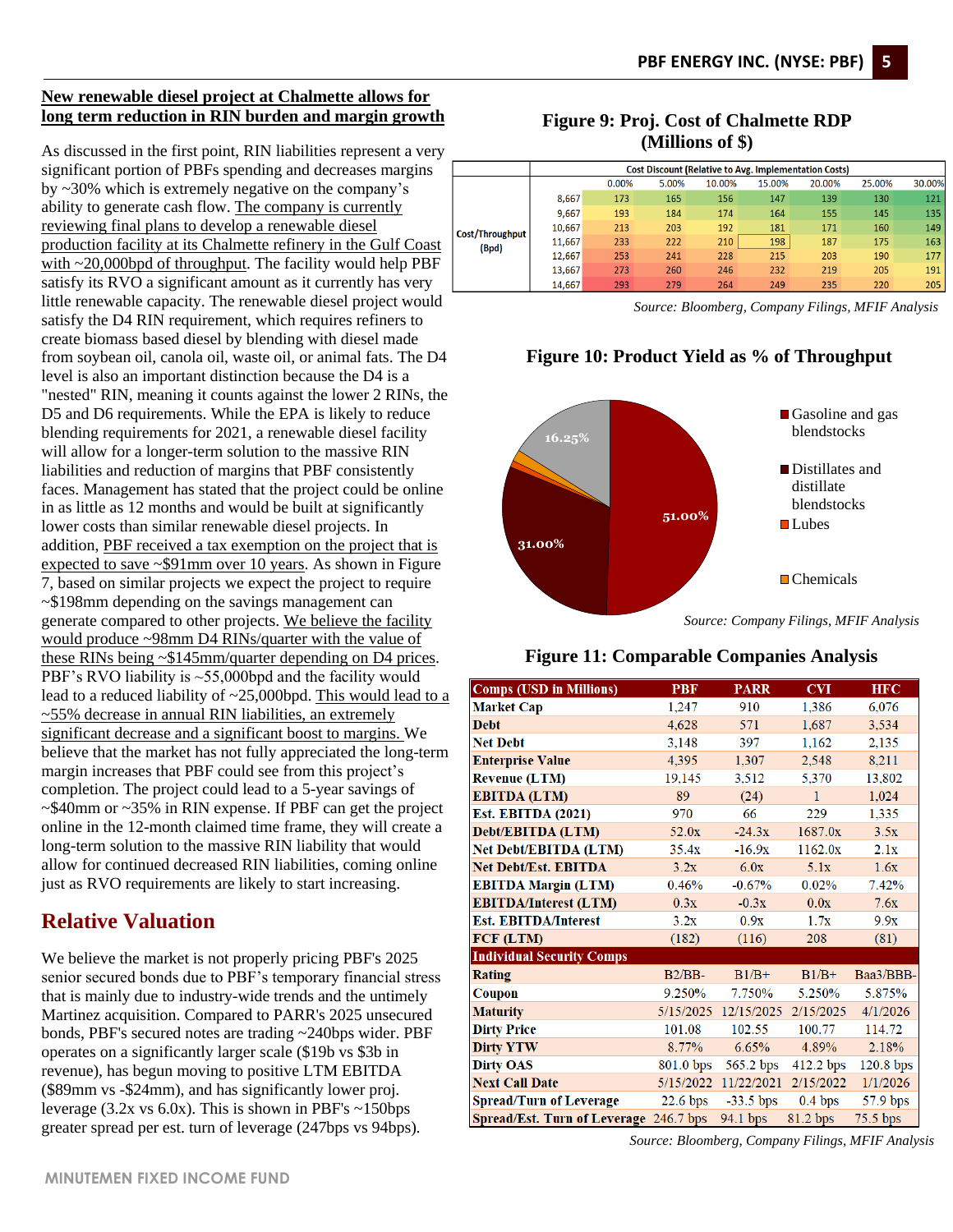We believe this is an extremely unjustifiable differential despite PBF's high levels of debt and strained financials, especially considering the EPA's RVO change and the industry wide movement towards more complex crudes that benefits PBF to a much greater extent than PARR. These factors are exacerbated by the secured nature of PBF's bonds that put only  $\sim$ \$1.1b of debt senior to it and the extensive asset coverage that secures the bonds (~\$1.5b in cash, ~1b in A/R, ~\$5b in PP&E).

Compared to CVI's 2025 unsecured bonds, PBF's 2025 secured bonds trade ~390bps wider. PBF again operates at significantly larger scale (\$19b vs \$5b in revenue), significantly greater LTM EBITDA (\$89mm vs \$1mm) and has significantly lower proj. leverage (3.2x vs 5.1x). This is also shown in the spread per est. turn of leverage, with PBF trading ~166bps greater. We again believe this is unjustifiable based on PBF's likely lower leverage in FY21 and the industry-wide movement that favors PBF. PBF's bonds are again also secured compared to the unsecured nature of CVI's 2025s that makes PBF's notes trade with significantly greater asset coverage but despite this still trade extremely wide.

While HFC is investment grade, it is one of the lower-rated refiners that we wanted to include as a comparison because of its scale and greater similarities to PBF compared to other comps. PBF's secured 2025's is trading ~680bps wider than HFC's 2026 bonds. While we recognize the lower leverage and much greater margins in HFC, we do not think it justifies such a large spread. HFC has lower est. leverage and much greater LTM EBITDA  $(3.2x \text{ vs } 1.6x \text{ and } -\$1b \text{ vs } -\$89 \text{ mm})$ , but we do not think these better metrics justify such a large spread, as shown in the spread per est. turn of leverage for PBF being ~171bps greater than HFC.

Based on competitor's spreads, we expect a ~75-100bps tightening of the bonds with significantly more room for tightening if company-specific and industry-wide fundamentals were to improve. While PBF has a relatively high debt load, average margins, and increased RIN-expense liability, we do not believe these factors justify the notes trading at such levels. PBF has been consistently tightening since mid-September, tightening ~300bps in that time and we believe it has more room to go. 75-100bps represents our baseline assumptions for tightening but we could see the bonds trading significantly tighter, somewhere in the ~500- 600bps range if the company is able to delever, improve operating margins and metrics, and if the market continues to see improving differentials. A confirmation of the RVO lowering by the EPA is also a major catalyst for this price movement as the bonds tightened ~140bps in response to the news detailing the change before widening back out to reflect the uncertainty of the news and could tighten even more once the RVO numbers are officially released.